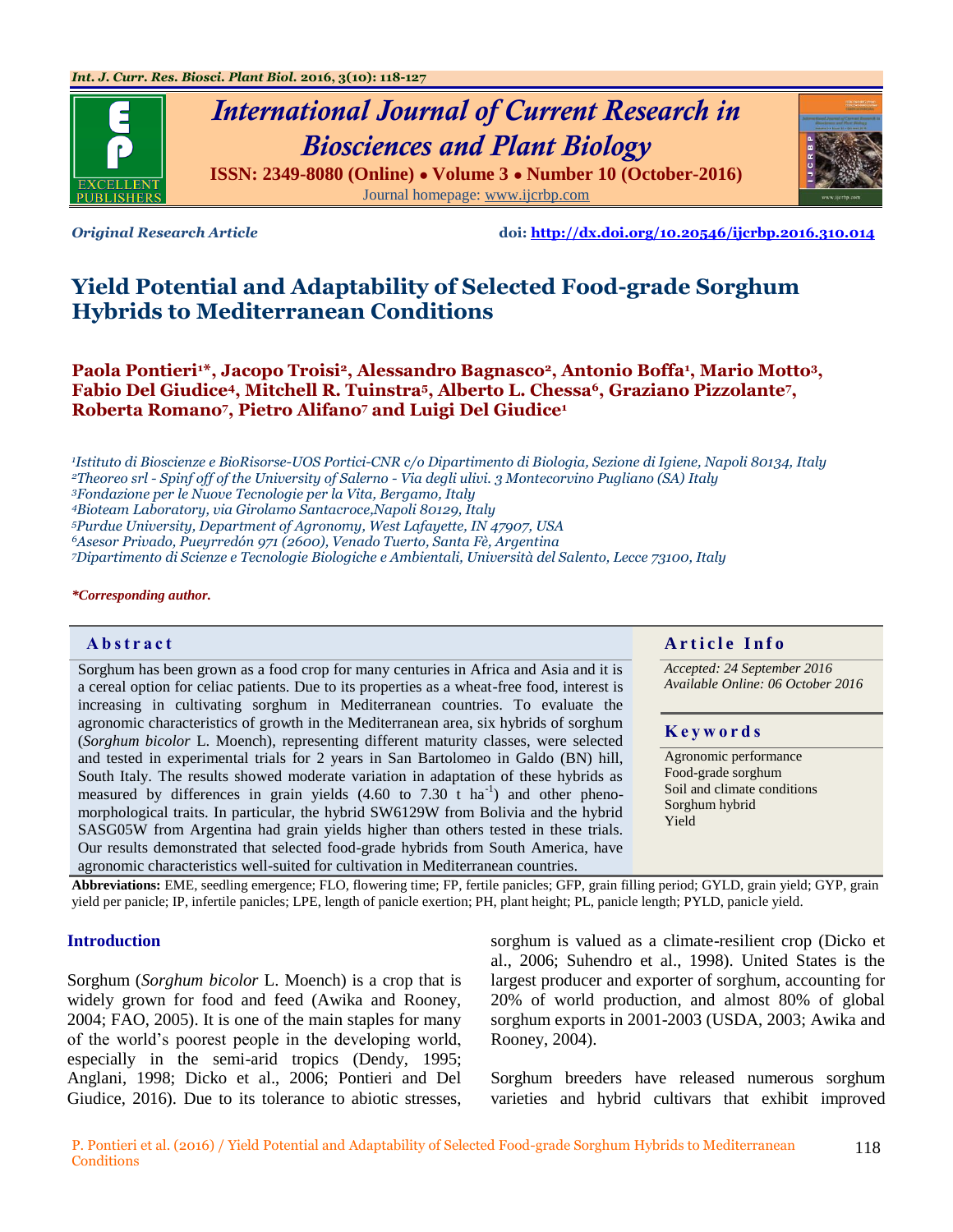performance in semi-arid and tropic environments (Tuinstra, 2008). Identification of varieties meeting specific food and industrial requirements is important for food security. In developing countries, particularly in West Africa, the demand for sorghum is increasing. This is due not only to the growing population, but also to country policies that promote its processing and industrial utilization (Dicko et al., 2006; Akintajo and Sedgo, 2001).

Genetic improvement and the expansion of production are two main ways of reaching higher production levels. The International Crop Research Institute for the Semi-Arid Tropics (ICRISAT) manages one of the largest collections of sorghum in the world with nearly 38,000 accessions. Expanded testing programs are required to evaluate the agronomic performance of these genotypes and to determine their value with respect to food and grain quality traits. More recently, molecular evidence indicated the absence of toxic gliadin-like peptides in sorghum, confirming that sorghum can be definitively considered safe for consumption by people with celiac disease (Pontieri et al., 2013).

Our research group is engaged in developing the cultivation of white, tan-plant, "food-grade" sorghum lines in South Italy (Del Giudice et al., 2008; Pontieri et al., 2010, 2011). Field trials were conducted in San Bartolomeo in Galdo (BN) in an area called Fortore, in Campania Region, South of Italy, were soils are predominantly clay loam, deep and with a good water

| Table 1. List of sorghum hybrids. |  |  |  |  |
|-----------------------------------|--|--|--|--|
|                                   |  |  |  |  |

holding capacity. It were evaluated the following agronomic traits: seedling emergence, flowering time, fertile panicles, grain filling period, grain yield, grain yield per panicle, infertile panicles, length of panicle exertion, plant height, panicle length and panicle yield, respectively. It is selected the best hybrid in yield for the right maturity which is a key point, since the other traits (drought tolerance, disease and insects tolerance, etc.) are going in the genetic pool.

Accordingly, the aim of the present study was to compare the agronomical performances of a set of white grain "food-grade" sorghum hybrids belonging to different maturity classes, with the perspective of their introduction in temperate Italian environmental area as a competitive crop.

# **Materials and methods**

# **Plant cultivars**

The sorghum cultivars and seed sources employed in this study are listed in Table 1. The F1 hybrids herein tested are considered food-grade sorghum genotypes with outstanding grain quality characteristics. The grain threshes free of the glumes and the caryopses are very round, a favourable trait in the food industry process. In particular, the hybrids have: a) white translucent grain colour; b) strong vitreous grain, easy and clean threshing; c) high test weight.

| <b>Hybrid Name</b> | <b>Source</b>         | <b>Supplied by</b> |
|--------------------|-----------------------|--------------------|
| SW6129W            | Sem West s.r.l.       | Alberto Chessa     |
|                    | (Santa Cruz de la     |                    |
|                    | Sierra, Bolivia)      |                    |
| SW6143W            | Sem West s.r.l.       | Alberto Chessa     |
|                    | (Santa Cruz de la     |                    |
|                    | Sierra, Bolivia)      |                    |
| SASG05W            | Semillas Hibridas     | Alberto Chessa     |
|                    | Gaiman s.r.l          |                    |
|                    | Venado Tuerto         |                    |
|                    | (Santa Fe, Argentina) |                    |
| SASG06W            | Semillas Hibridas     | Alberto Chessa     |
|                    | Gaiman s.r.l          |                    |
|                    | Venado Tuerto         |                    |
|                    | (Santa Fe, Argentina) |                    |
| SASG07W            | Semillas Hibridas     | Alberto Chessa     |
|                    | Gaiman s.r.l          |                    |
|                    | Venado Tuerto         |                    |
|                    | (Santa Fe, Argentina) |                    |
| SASG08W            | Semillas Hibridas     | Alberto Chessa     |
|                    | Gaiman s.r.l          |                    |
|                    | Venado Tuerto         |                    |
|                    | (Santa Fe, Argentina) |                    |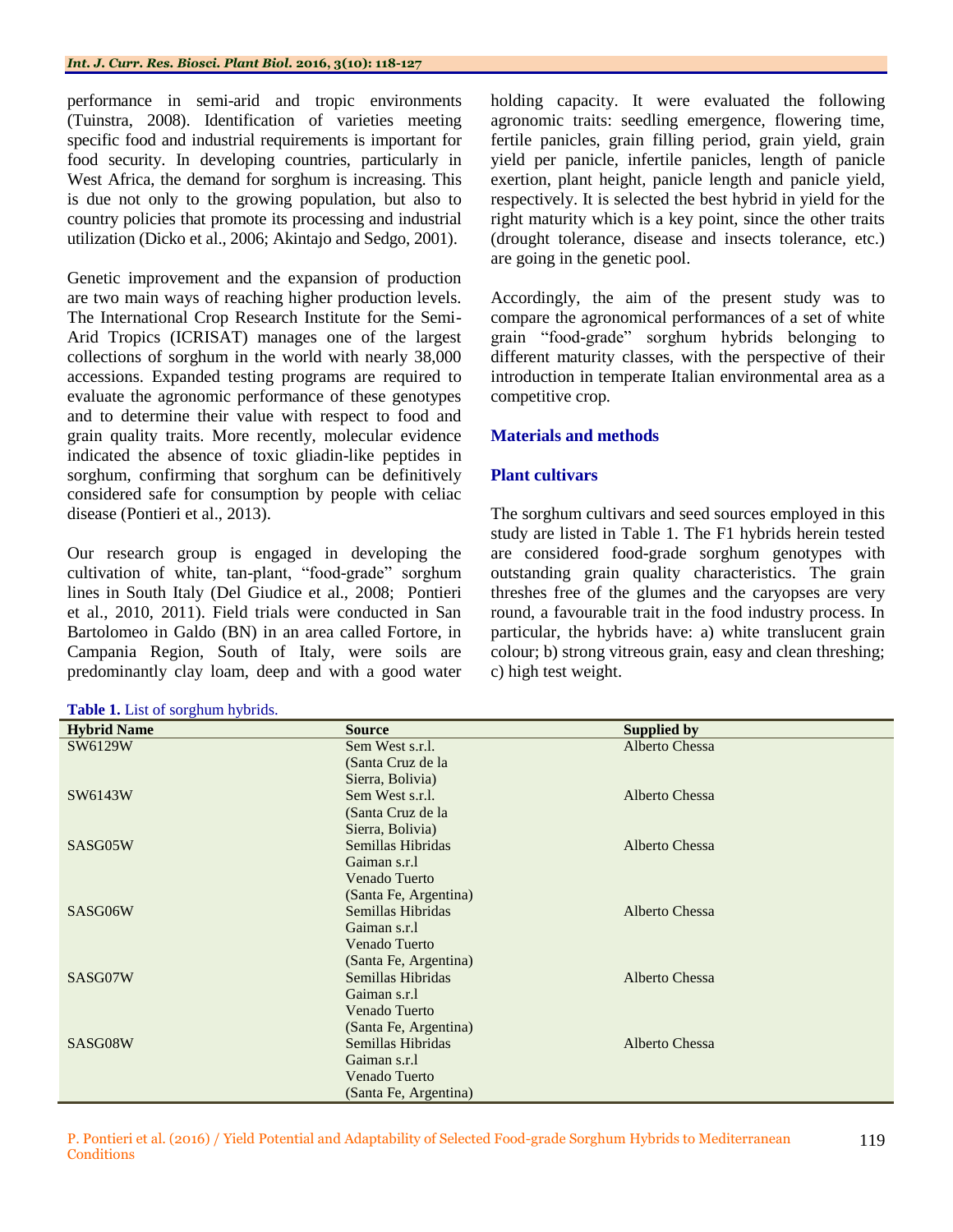### **Soil and climatic conditions**

Soil and climate in the area Fortore in the Campania Region, South of Italy, where the food grade sorghum hybrid evaluations were conducted are: soils are predominantly clay loam, deep and with a good water holding capacity of about 3000 cubic meters per hectare to a depth of 0.60 meters. Provided that ensures the completion of the cultivation cycle of the sorghum plant in the absence of rain. The area of Fortore is localized to a variable altitude which starts from 230 to 900 meters above sea with variable slopes ranging up to 15%. From a climatic point of view, the temperatures are relatively low in winter and easily drop below 0°C, in spring temperatures remain around 10°C while in the spring end can easily exceed 16°C. In the summer witnessing rise in temperature up to 30-35°C with night temperatures remained at 22-26°C with sporadic rains and storms (on average hovering around 100-150 millimetres of rain). With the reduction of hours of light at the end of the summer daytime temperatures drop below 30°C while the minimum drop below 20°C. Usually in late summer start the first rains. Besides, regarding to both the soil and the South American climate from where originate the tested hybrids, they are actually planted, in Argentina, from 25º to 40º South Latitude 70º to 53º West Longitude, in all types of soils following the Direct Sowing system. Meanwhile in Bolivia, the referred hybrids are planted in the area of Santa Cruz de la Sierra 17.8º South Latitude 53º West Longitude in Direct Sowing.

## **Experimental trials**

Field trials were conducted at San Bartolomeo in Galdo (BN), South Italy, on a clay-loam soil during summers 2012 and 2013. San Bartolomeo in Galdo is an inland area at the east of the Campania Region, about 530 m above the sea level. Six hybrids of sorghum (Table 1) were sown for the 2-years of testing around the second week of April (24 and 16, respectively). The experimental unit was formed by row plots  $(2 \text{ m} \times 5 \text{ m})$ , replicated 3 times, arranged in a randomized complete block design. Before sowing, a complex fertilizer  $(NPK=12-12-17$  and 2-14 unit of MgO-SO<sub>3</sub>, respectively) was applied to the soil. Urea (N46%) was applied at the stem elongation stage. An herbicide treatment of glyphosate  $(4 L ha<sup>-1</sup>)$  was applied to the experimental field to eliminate weeds before planting. After planting, weeds were controlled by hand weeding as needed. Plants were grown without supplemental irrigation. In both years, the hybrids were harvested starting in late-August through mid-September.

The amount of rainfall received during the crop growing season ranged from 300 to 400 mm (April-September), mainly concentrated from the end of autumn (fall) to the beginning of spring. Climate data were measured in each year using a meteorological station located on a grassy area near the experimental field. Maximum and minimum temperatures and precipitation were collected on a monthly basis (Table 2). Soil characteristics of the site are reported in Table 3.

**Table 2.** Monthly rainfall, maximum and minimum temperature of growing season 2012 and 2013 recorded at San Bartolomeo in Galdo, BN, Italy.

|              | 2012 |                                                             |                       | 2013            |                       |                       |                       |                 |  |
|--------------|------|-------------------------------------------------------------|-----------------------|-----------------|-----------------------|-----------------------|-----------------------|-----------------|--|
| <b>Month</b> |      | <b>T.</b> min $({}^{\circ}C)$ <b>T.</b> max $({}^{\circ}C)$ | T. mean               | <b>Rainfall</b> | T. min                | T. max                | T. mean               | <b>Rainfall</b> |  |
|              |      |                                                             | $({}^{\circ}{\bf C})$ | $(\mathbf{mm})$ | $({}^{\circ}{\rm C})$ | $({}^{\circ}{\rm C})$ | $({}^{\circ}{\rm C})$ | (mm)            |  |
| April        | 6.6  | 13.6                                                        | 10.1                  | 89.8            | 8.8                   | 15.5                  | 12.1                  | 45.8            |  |
| May          | 10.1 | 18.1                                                        | 14.1                  | 56.9            | 9.4                   | 17.6                  | 13.5                  | 142.4           |  |
| June         | 14.9 | 24.4                                                        | 19.6                  | 4.6             | 14.3                  | 22.9                  | 18.6                  | 68.0            |  |
| July         | 18.2 | 27.4                                                        | 22.8                  | 60.6            | 16.8                  | 26.9                  | 21.8                  | 57.8            |  |
| August       | 17.9 | 28.1                                                        | 23.0                  | 40.4            | 13.8                  | 22.6                  | 18.2                  | 38.8            |  |
| September    | 16.1 | 20.9                                                        | 18.5                  | 76.4            | 13.8                  | 22.6                  | 18.2                  | 14.2            |  |
|              | 13.9 | 22.1                                                        | 18.0                  | 328.7           | 12.8                  | 21.3                  | 17.0                  | 367.0           |  |

# **Evaluated traits**

Seedling emergence (EME) was scored as days required for 50% of the seeds to germinate. Flowering time (FLO) was recorded as the number of days from sowing to when 50% of plants had started flowering in a plot. Days to maturity was recorded as the number of days from planting to when seeds on 50% of the plants in a plot exhibited black layer on the lower third of the panicle. Grain filling period (GFP) was measured as the number of days between flowering date and physiological maturity.

At physiological maturity, data were collected for panicle yield (PYLD t ha<sup>-1</sup>), grain yield per panicle  $(GYP)$ , and grain yield  $(GYLD t ha<sup>-1</sup>)$ . Plant height (PH), length of panicle exertion (LPE) and panicle length (PL)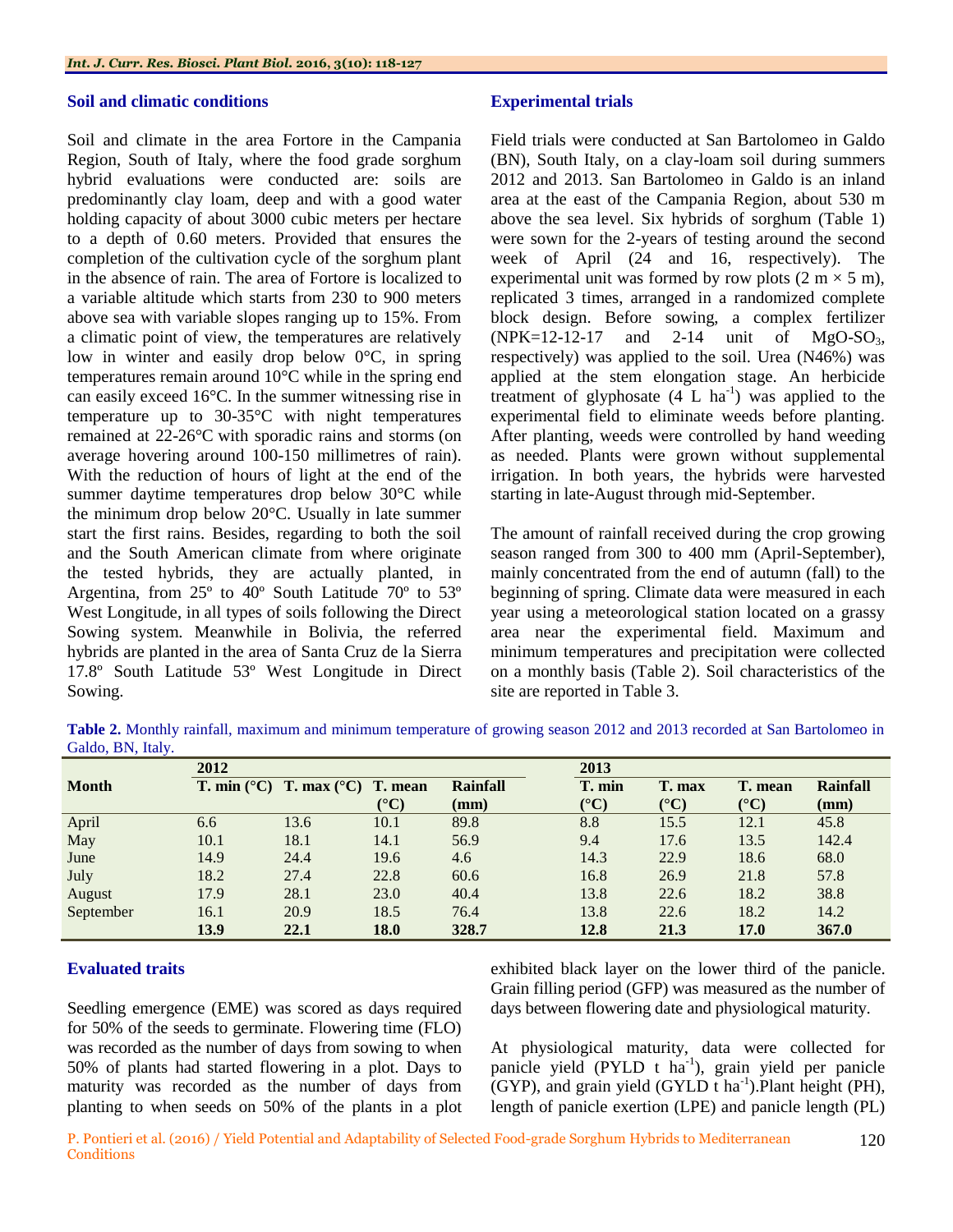were measured in randomly selected in ten plants during the milk stage when maximum height was achieved from the ground to the tip of the main panicle. PL (cm) was recorded as length of the panicle from its base to tip; LPE (cm) was measured as length between the base of the flag leaf and the base of the panicle; the PYLD (average of ten plants or panicles in the plot) was used to estimate the grain yield per panicle. In addition, the number of fertile (FP) and infertile panicles (IP) was also estimated. No bird damage was observed during the study period.

|  | Table 3. Soil characteristics of the experimental area (San |  |  |  |
|--|-------------------------------------------------------------|--|--|--|
|  | Bartolomeo in Galdo, BN, Italy).                            |  |  |  |

| Soil characteristic                | $0-60$ cm depth |
|------------------------------------|-----------------|
| $Clay(\%)$                         | 40.5            |
| $Silt$ (%)                         | 19.3            |
| Sand $(\%)$                        | 40.2            |
| pH                                 | 8.3             |
| Exchangeable Ca $(g kg^{-1})$      | 122             |
| Available $P(mg kg^{-1})$          | 12              |
| Exchangeable K (meq $100g^{-1}$ )  | 1.2             |
| Exchangeable Mg (meq $100g^{-1}$ ) | 1.2             |
| Total Ca Carbonate $(g kg^{-1})$   | 70              |
| Total N $(g kg^{-1})$              | 1.0             |
| $CSC$ (meq $100g^{-1}$ )           | 30              |
| Organic C $(g kg^{-1})$            | 3.0             |

Statistical analyses were conducted for each parameter by standard analysis of variance (ANOVA) in a factorial design with 2 years and 6 hybrids. Least significant difference (LSD) values were calculated at the 5% probability level using Statistica Software (StatSoft, 2005).

### **Results**

# **Weather conditions and year effect**

The climate patterns during the sorghum growing seasons in 2012 and 2013 were generally average for the area. In fact, the total rainfall during the two growing seasons (April-September) was very similar ranging from 328.7 to 367.0 mm (Table 2). However, as is typical of the Mediterranean climate in this area, the distribution of rainfall was highly variable between the 2 years. The trial in 2012 was characterized by higher than average rainfall during the sowing period and during the final stages of grain development with a short period of drought in August. In 2013, slightly above average rainfall was observed during the early vegetative period followed by drought conditions at the end of the growing season. The morpho-agronomical traits for each hybrid are reported in Table 4. The favourable climatic conditions in 2013 supported good emergence and better hybrid grain yield than in 2012 (6.00 t ha<sup>-1</sup> vs. 5.48 t ha<sup>-1</sup> for 2013 and 2012, respectively).

# **Hybrid performance**

The average plant height was 139.2 cm but individual hybrids varied significantly in plant height ranging from 121.0 to 158.5 for SASG08W and SASG05W, respectively (Table 4). Significant variation was also observed for panicle emergence ranging from 4.1 to 12.6 cm for SASG08W and SW6129W, respectively. All hybrids showed a high number of fertile panicles and relatively low number of infertile panicles. Although, if we consider the ratio between these values, the hybrid SASG08W registered the lowest value of 7.8 and SW6129W had the highest value of 43.7 indicating different reactions to the Mediterranean climate. The average panicle yield in the trials was  $6.4 \text{ t} \text{ ha}^{-1}$  with individual hybrids varying from  $2.95$  t ha<sup>-1</sup> for SASG08W to 8.20 t ha<sup>-1</sup> for SASG05W. The grain yield for hybrid SW6143W at  $4.7$  t ha<sup>-1</sup> was 1.5 times lower than that for SASG05W that produced 7.15 t ha<sup>-1</sup>. A similar trend was observed for grain yield per panicle with the SW6143W hybrid producing the lowest yields at  $61.2$  g panicle<sup>-1</sup> and SASG05W showing the highest value at  $93.4$  g panicle<sup>-1</sup> for this trait. The large variations in hybrid performance generally reflected differences in maturity. In this study, the hybrids have similar medium flowering times. Both in the 2012 and 2013 the average time from planting to anthesis was 67 days, but exhibited significant variation in GFP with SASG08W and the lowest one for SW6129W (35 and 45 days, respectively).

# **ANOVA**

Statistical analyses indicated significant variation among the year (Y) and hybrids (Hy) main effects and their interactions (Table 4). All traits exhibited statistically significant variations with the exception of LPE for the year factor. The  $Y \times Hy$  interaction was statistically significant, but this interaction was relatively small in terms of biological importance. For instance, regarding yield as the main attribute (but this is true for most of the traits considered) the mean square (MS) of genotypes was far greater than the MS for the interaction (Table 5). This must be interpreted as primary evidence that the interaction, although statistically significant, could not represent major changes in hybrid rankings for almost all the features. The year by hybrid interaction, although significant, did not display major crossover effects for the traits studied and thus was of minor importance.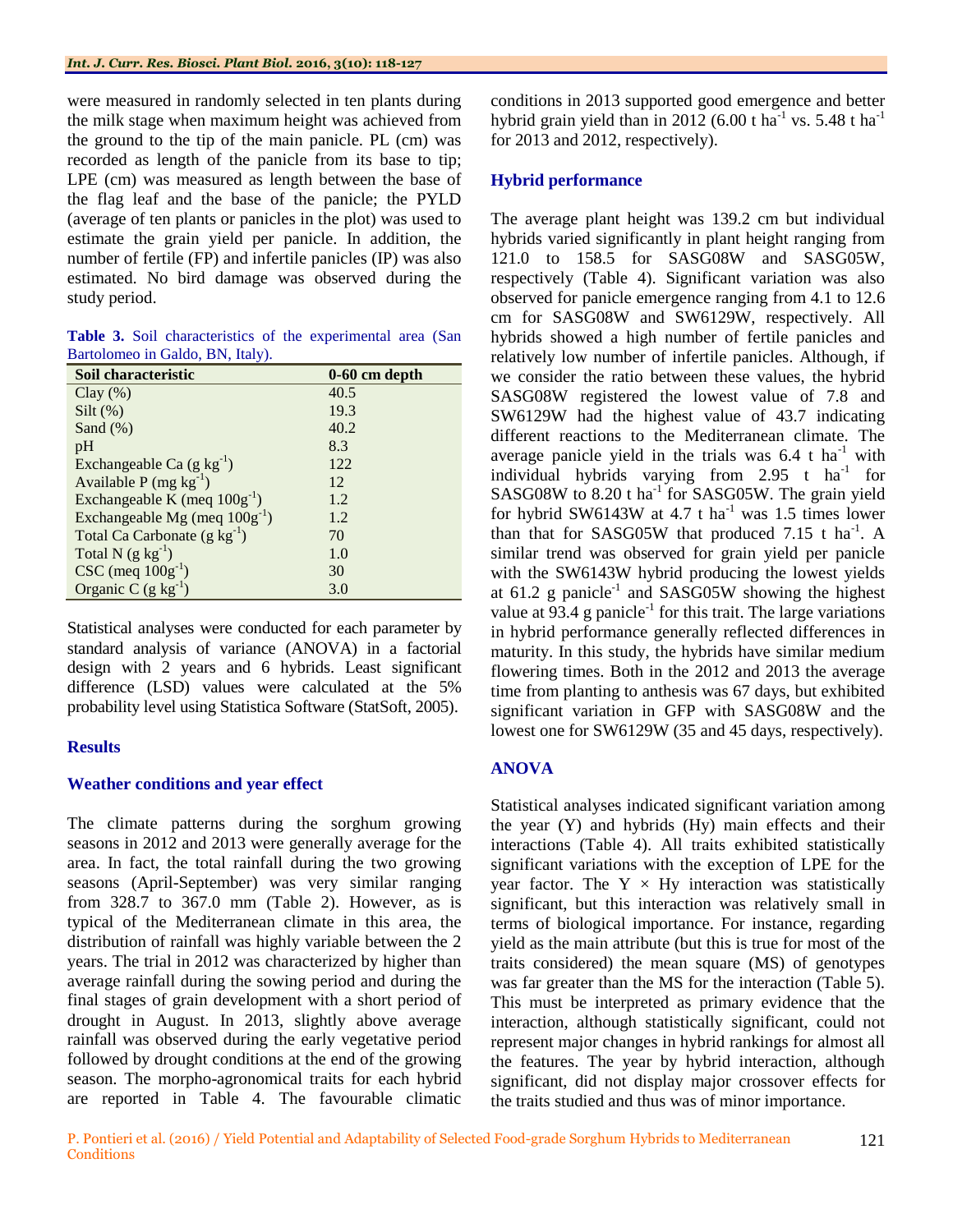|                                        |      |             |         |           |          |      |        |                | GFP (days) | $GYLD$ (t ha <sup>-1</sup> ) | EME (days) | FLO (days) |      |
|----------------------------------------|------|-------------|---------|-----------|----------|------|--------|----------------|------------|------------------------------|------------|------------|------|
|                                        |      |             | PH (cm) | $PL$ (cm) | LPE (cm) | PYLD | E      | $\mathbf{r}$   |            |                              |            |            | GYP  |
|                                        |      | 2012        | 137.5   | 29.3      | 6.5      | 5.60 | 475.8  | 31.8           | 42         | 5.48                         | 21.5       | 67.0       | 70.0 |
|                                        |      | 2013        | 140.9   | 26.2      | 8.6      | 7.25 | 482    | 34.8           | 39         | 6.00                         | 21.0       | 67.0       | 76.9 |
| Years $(Y)$                            |      | <b>Mean</b> | 139.2   | 27.7      | 7.5      | 6.4  | 478.9  | 33.3           | 40.5       | 5.7                          | 21.25      | 67.0       | 73.4 |
|                                        |      | LSD 0.05    | 1.9     | 0.6       | 2.2      | 0.42 | $18\,$ | $\overline{7}$ | 2.9        | 0.26                         | 0.4        | $0.8\,$    | 0.4  |
|                                        |      |             |         |           |          |      |        |                |            |                              |            |            |      |
|                                        |      | SW6129W     | 149.8   | 27.6      | 12.6     | 7.66 | 481    | 11             | 35         | 5.85                         | 19.5       | 64         | 76.4 |
|                                        |      | SW6143W     | 127.7   | 31.3      | 7.1      | 6.7  | 488.5  | 28             | 40         | 4.7                          | 22         | 69         | 61.2 |
|                                        |      | SASG05W     | 158.5   | 28.9      | 8.4      | 8.2  | 458.5  | 41.5           | 41         | 7.15                         | 19         | 66         | 93.4 |
|                                        |      | SASG06W     | 130.2   | 25.4      | 4.4      | 6.57 | 472    | 26.5           | 44         | 5.6                          | $22\,$     | 68         | 73.1 |
|                                        |      | SASG07W     | 148.1   | 30.4      | 8.6      | 6.45 | 478    | 29.5           | 44         | 5.7                          | 21.5       | 68         | 72.2 |
|                                        |      | SASG08W     | 121.0   | 22.7      | 4.1      | 2.95 | 495.5  | 63.5           | $45\,$     | 5.45                         | 23.5       | 67         | 64.3 |
| Hybrid                                 | (Hy) | <b>Mean</b> | 139.2   | 27.7      | 7.5      | 6.4  | 478.9  | 33.3           | 41.5       | 5.7                          | 21.25      | 67.0       | 73.4 |
|                                        |      | LSD 0.05    | 3.1     | 2.2       | 1.6      | 0.43 | 42     | $17$           | 4.1        | 0.52                         | 1.3        | 1.2        | 1.2  |
|                                        |      |             |         |           |          |      |        |                |            |                              |            |            |      |
|                                        |      | SW6129W     | 145.6   | 30.0      | 10.4     | 6.42 | 484    | 10             | 36         | 5.30                         | 20         | 64         | 68.6 |
|                                        |      | SW6143W     | 124.3   | 32.0      | 5.5      | 6.83 | 487    | 28             | 44         | 4.60                         | 23         | 68         | 62.3 |
|                                        |      | SASG05W     | 161.6   | 33.6      | 7.7      | 7.20 | 449    | 35             | 36         | 7.00                         | 19         | 67         | 92.2 |
|                                        |      | SASG06W     | 126.6   | 26.3      | 4.3      | 6.30 | 465    | $25\,$         | 38         | 5.40                         | $22\,$     | 68         | 72.1 |
|                                        |      | SASG07W     | 141.6   | 31.3      | 7.7      | 4.25 | 475    | $28\,$         | 36         | 5.20                         | 21         | 66         | 66.2 |
|                                        |      | SASG08W     | 125.3   | 22.7      | 3.6      | 2.60 | 495    | 65             | 47         | 5.40                         | 24         | 69         | 58.6 |
| $Y \times Hy$                          | 2012 | <b>Mean</b> | 137.5   | 29.3      | 6.5      | 5.60 | 475.8  | 31.8           | 39.5       | 5.48                         | 21.5       | 67.0       | 70.0 |
|                                        |      | $LSD$ 0.05  | 5.5     | $2.0\,$   | 4.4      | 0.64 | 51.4   | 21.5           | 4.3        | $0.87\,$                     | 1.1        | 1.7        | 1.2  |
|                                        |      |             |         |           |          |      |        |                |            |                              |            |            |      |
|                                        |      | SW6129W     | 154.0   | 25.2      | 14.8     | 8.90 | 478    | $12\,$         | 34         | 6.40                         | 19         | 64         | 84.2 |
|                                        |      | SW6143W     | 131.1   | 30.7      | 8.7      | 6.60 | 490    | 28             | 40         | 4.80                         | 21         | 70         | 60.1 |
|                                        |      | SASG05W     | 155.4   | 24.3      | 9.1      | 9.20 | 468    | $\sqrt{48}$    | 35         | 7.30                         | 19         | 65         | 94.6 |
|                                        |      | SASG06W     | 133.8   | 24.5      | 4.5      | 6.85 | 479    | $28\,$         | 39         | 5.80                         | 22         | 68         | 74.2 |
|                                        |      | SASG07W     | 154.6   | 29.6      | 9.6      | 8.65 | 481    | 31             | 42         | 6.20                         | 22         | 70         | 78.3 |
|                                        |      | SASG08W     | 116.7   | 22.8      | 4.7      | 3.30 | 496    | $62\,$         | 44         | 5.50                         | 23         | 65         | 70.1 |
| $\mathbf{Y}\times\mathbf{H}\mathbf{y}$ | 2013 | <b>Mean</b> | 140.9   | 26.2      | 8.6      | 7.25 | 482    | 34.8           | 39         | $6.00$                       | 21.0       | 67.0       | 76.9 |
|                                        |      | $LSD\ 0.05$ | 4.3     | $1.9$     | 4.2      | 0.44 | 50.6   | 19.5           | 3.6        | $0.87\,$                     | 1.4        | 2.2        | 1.4  |

|  |  |  | Table 4. Morpho-agronomical traits recorded at San Bartolomeo in Galdo, BN, Italy, during 2012 and 2013. |  |  |  |
|--|--|--|----------------------------------------------------------------------------------------------------------|--|--|--|
|  |  |  |                                                                                                          |  |  |  |

\*Means with the same letter are not significantly different ( $p \le 0.05$ ) according to Tukey's test.

PH, plant height; PL, panicle length; LPE, length of peduncle exertion; PYLD, panicle yield; FP, number of fertile panicle; IP, number of infertile panicle; GFP, grain filling period; GYLD, grain yield; EME, number of days from sowing to seedling emergence; FLO, number of days from sowing to 50% of flowering plant; GYP, grain yield per panicle. Note: Least significant difference (LSD) test was used for comparing the means at 0.05% probability level.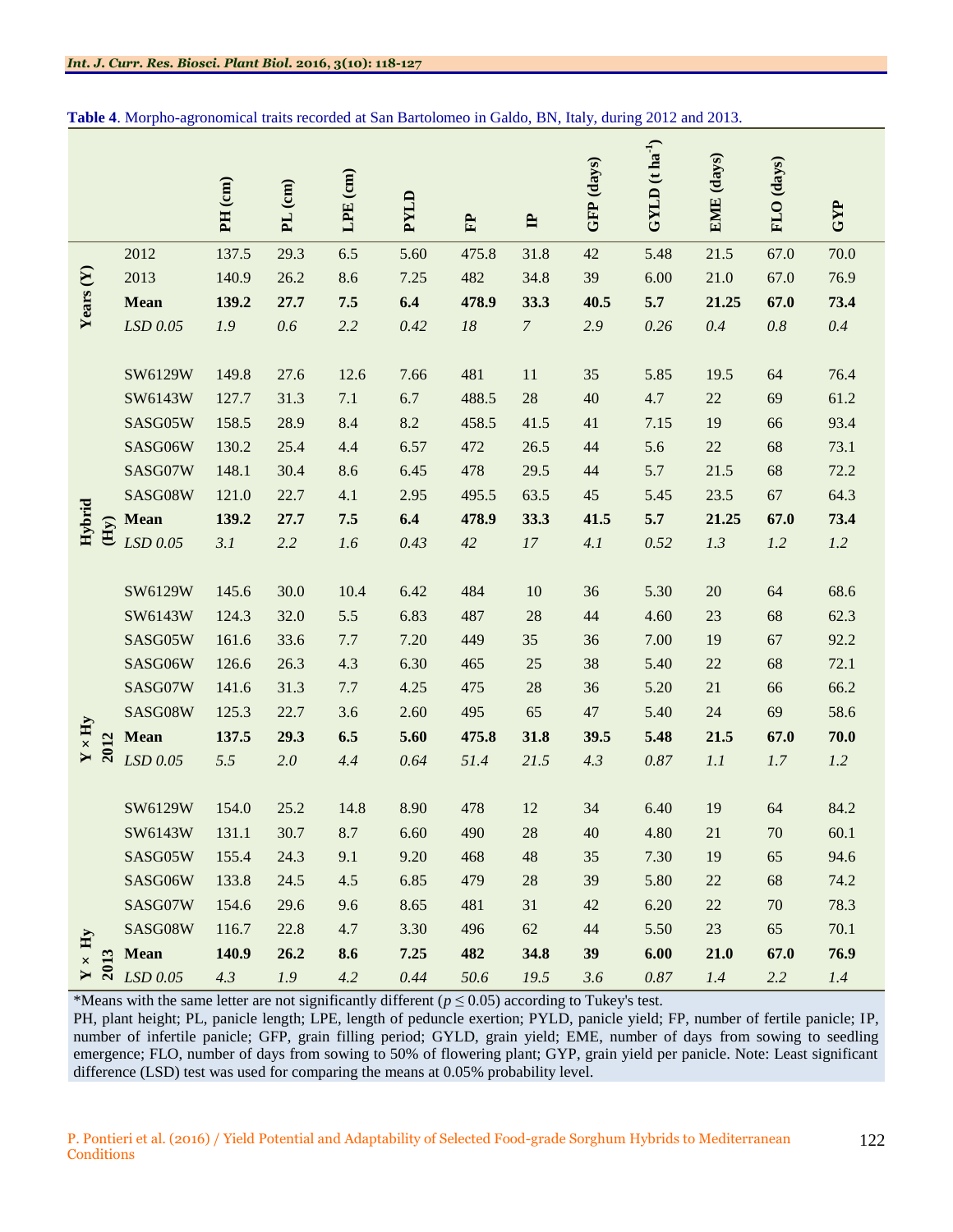|                            |                          |      |      |      |             |           |       | - -<br>ັ   |             |            |            |            |
|----------------------------|--------------------------|------|------|------|-------------|-----------|-------|------------|-------------|------------|------------|------------|
| <b>Source of variation</b> | DF                       | PH   | PL   | LPE  | <b>PYLD</b> | <b>FP</b> | IP    | <b>GFP</b> | <b>GYLD</b> | <b>EME</b> | <b>FLO</b> | <b>GYP</b> |
| Replication                | $\overline{\phantom{a}}$ | 10.4 | 1.4  | 0.8  | 0.6         | 41.5      | 3.1   | 6.7        | 0.6         | 18.4       | 6.1        | 4.3        |
| Hybrids                    |                          | 1.25 | 9.97 | 7.55 | 10.02       | 256.78    | 30.74 | 25.06      | 7.58        | 1.28       | 95.91      | 43.21      |
| Years                      |                          | 3.49 | 25.7 | 20.9 | 12.56       | 261.03    | 32.75 | 28.23      | 307.5       | 16.26      | 152.03     | 24.52      |
| $H \times Y$               |                          | 0.91 | 1.57 | 0.86 | 1.04        | 2.67      | 3.08  | 1.9        | 3.56        | 5.21       | 12.83      | 11.65      |
| Error                      | 30                       | 0.07 | 1.02 | 0.05 | 0.71        | 1.81      | 1.97  | 0.96       | 1.05        | 2.03       | 3.24       | 1.56       |
| Total                      | 36                       |      |      |      |             |           |       |            |             |            |            |            |

**Table 5.** Mean sum of squares (ANOVA) of sorghum hybrids traits recorded at San Bartolomeo in Galdo, BN, Italy, during 2012 and 2013.

PH, plant height; PL, panicle length; LPE, length of peduncle exertion; PYLD, panicle yield; PF, number of fertile panicle; IP, number of infertile panicle; GFP, grain filling period; GYLD, grain yield; EME, number of days from sowing to seedling emergence; FLO, number of days from sowing to 50% of flowering plant; GYP, grain yield per panicle.

**Table 6.** Correlation coefficients of sorghum hybrids traits recorded at San Bartolomeo in Galdo, BN, Italy during 2012 and 2013.

|             | PH        | <b>PL</b> | <b>LPE</b> | <b>PYLD</b> | PF       | IP      | <b>GFP</b> | <b>GYLD</b> | <b>EME</b> | <b>FLO</b> | <b>GYP</b> |
|-------------|-----------|-----------|------------|-------------|----------|---------|------------|-------------|------------|------------|------------|
| <b>PH</b>   | 1.00      |           |            |             |          |         |            |             |            |            |            |
| <b>PL</b>   | 0.36      | 1.00      |            |             |          |         |            |             |            |            |            |
| <b>LPE</b>  | $0.73**$  | 0.26      | 1.00       |             |          |         |            |             |            |            |            |
| <b>PYLD</b> | $0.72***$ | 0.29      | $0.66***$  | 1.00        |          |         |            |             |            |            |            |
| PF          | $-0.67$   | $-0.36$   | $-0.17$    | $-0.52$     | 1.00     |         |            |             |            |            |            |
| PI          | $-0.39$   | $-0.51$   | $-0.60$    | $-0.58$     | 0.28     | 1.00    |            |             |            |            |            |
| <b>GFP</b>  | $-0.70$   | $-0.40$   | $-0.69$    | $-0.75$     | $0.63**$ | $0.74*$ | 1.00       |             |            |            |            |
| <b>GYLD</b> | $0.77*$   | $-0.16$   | 0.37       | $0.54***$   | $-0.66$  | 0.12    | $-0.43$    | 1.00        |            |            |            |
| <b>EME</b>  | $-0.86$   | $-0.31$   | $-0.77$    | $-0.72$     | $0.66*$  | 0.50    | $0.88**$   | $-0.67$     | 1.00       |            |            |
| <b>FLO</b>  | $-0.34$   | 0.20      | $-0.50$    | $-0.13$     | 0.16     | 0.20    | 0.55       | $-0.38$     | $0.57*$    | 1.00       |            |
| <b>GYP</b>  | $0.80**$  | $-0.02$   | 0.44       | $0.68*$     | $-0.76$  | $-0.08$ | $-0.62$    | $0.96**$    | $-0.77$    | $-0.43$    | 1.00       |

PH, plant height; PL, panicle length; LPE, length of peduncle exertion; PYLD, panicle yield; PF, number of fertile panicle; IP, number of infertile panicle; GFP, grain filling period; GYLD, grain yield; EME, number of days from sowing to seedling emergence; FLO, number of days from sowing to 50% of flowering plant; GYP, grain yield per panicle. \*, \*\*, \*\*\* = Significant correlation at  $p < 0.05$ , \*\* $p < 0.01$  and \*\*\* $p < 0.001$ .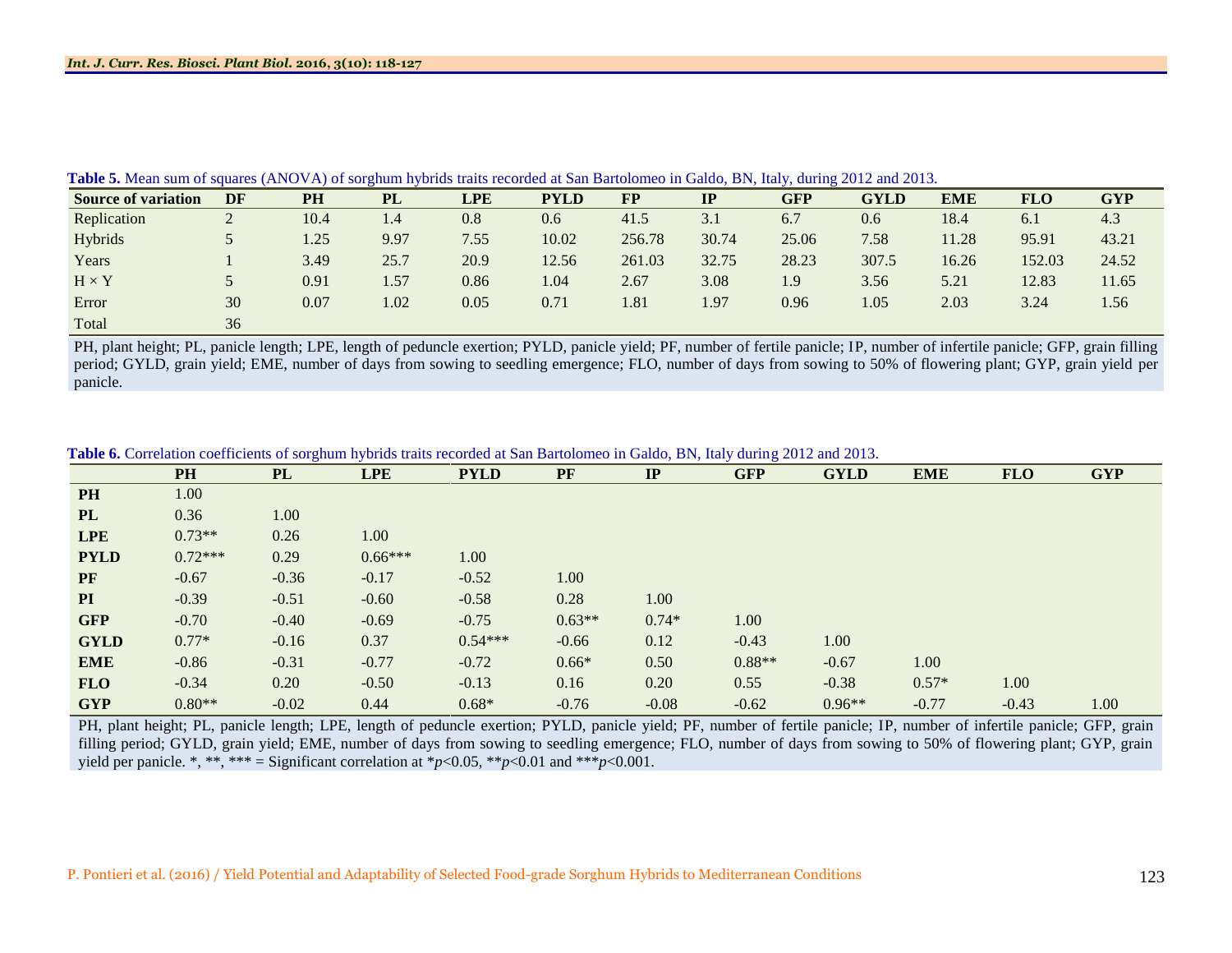#### **Correlations**

The correlations among the traits for hybrids selected in this work are presented in Table 6. Height of hybrids (PH) showed a significant positive correlation with panicle yield performance (PYLD)  $(r^2=0.72, p<0.001)$ and panicle yield (PYLD) showed approximately the same correlation with the length of peduncle exertion (LPE)  $(r^2=0.66, p<0.001)$ . As expected, a positive correlation was found between grain yield (GYLD) and panicle yield (PYLD)  $(r^2=0.54, p<0.001)$ , height of hybrids (PH)  $(r^2 = 0.77, p < 0.05)$  and grain yield for panicle (GYP)  $(r^2 = 0.96, p < 0.01)$ . There is a strong positive correlation between the numbers of days from

sowing to seedling emergence (EME) and numbers of fertile panicle (PF)  $(r^2 = 0.66, p < 0.05)$  and grain filling period(GFP)  $(r^2 = 0.88, p < 0.01)$ . The numbers of days from sowing to seedling emergence (EME) showed a strong negative correlation with grain yield (GYLD)  $(r^2 = -0.67)$  and plant height (PH)  $(r^2 = -0.86)$ . The correlations among the observed parameters were also investigated through a biplot from Principal Component Analysis (PCA) (Fig. 1). The yield parameters (GYLD, GYP, PYLD) have the same direction, this confirms the good positive correlation among these parameters. These parameters show also a negative and good correlation with panicle length and the number of fertile panicles.



**Fig. 1:** Principal Component Analysis Biplot. PH, plant height; PL, panicle length; LPE, length of peduncle exertion; PYLD, panicle yield; FP, number of fertile panicle; IP, number of infertile panicle; GFP, grain filling period; GYLD, grain yield; EME, number of days from sowing to seedling emergence; FLO, number of days from sowing to 50% of flowering plant; GYP, grain yield per panicle.

#### **Discussion**

Sorghum is an ancient grain that has been used as a human food staple for thousands of years. Recent research is discovering many new potential health benefits from sorghum, such as high anti-oxidant levels, improved cholesterol profile, and as a source of safe food for persons with celiac disease. As sorghum is a drought-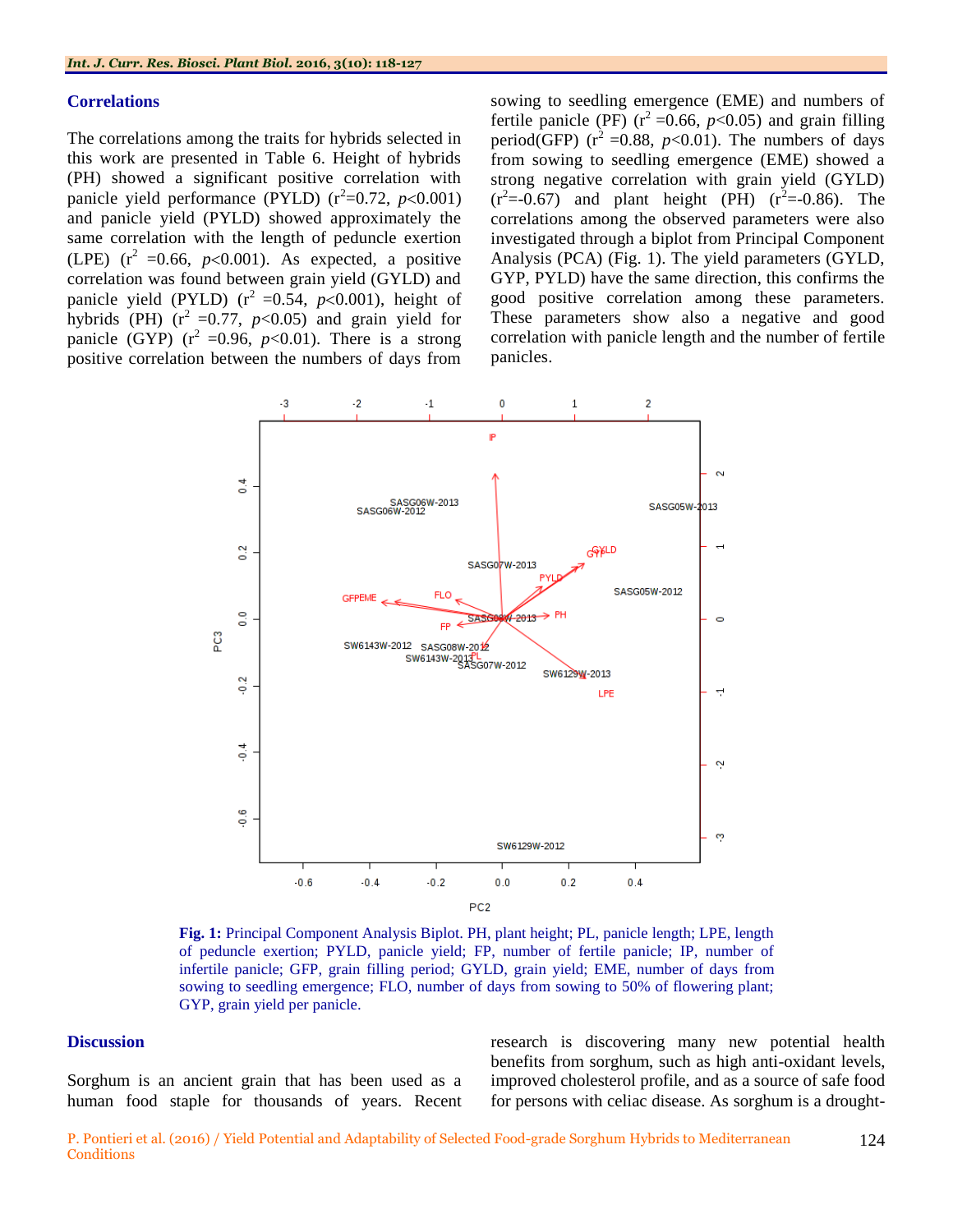resistant and heat-tolerant grain, it can often be grown in areas where other cereals cannot. This may become more important as the world population continues to rise and water shortages are projected for many agricultural regions. The production of high-quality sorghum foods is an area of needed research that takes advantage of the health benefits of sorghum.

The primary scope of the current experiments was the investigation of the adaptability of white food-grade sorghum hybrids selected from South America to grow in Mediterranean environments. Almost all studies in Italy that have investigated the agronomic or quality traits of sorghum refer to forage (Dolciotti et al., 1998; Colombo et al., 2007), biomass (Belletti et al., 1991), or sweet sorghum (Monti and Venturi, 2003).The wide adaptability of white food-grade sorghum hybrids of both USA and Africa origins in Italian regions has been recently highlighted (Pontieri et al., 2010, 2011).

White grain sorghum is an interesting crop for the southern regions of the EU. High quality human food products can be made from sorghum flour-products such as breads (Schober et al., 2005), sorghum tortillas (Choto et al., 1985), snack foods (Serna-Saldivar et al., 1988), cookies (Badi and Hoseney, 1976), and flatbreads (Morad et al., 1984). In addition, white grain sorghum may provide a good basis for gluten-free breads and other baked products such as pasta, cookies, and snacks since direct testing has been conducted on its safety for celiac patients (Ciacci et al., 2007; Del Giudice et al., 2008). The present study represents one of the first attempts to evaluate the possibility of growing foodgrade white sorghum hybrids from South America in Italy. To this purpose, six hybrids characterized by different morpho-phenological traits were compared in order to identify those capable of fully expressing their maximum yield potential in the environmental conditions of South Italy.

Sorghum grown under rain-fed conditions is usually affected by drought stress at different stages of growth and development, resulting in a negative effect on yield. Moisture stress at boot stage may prevent the head from exerting completely from the flag leaf sheath, which may cause harvesting difficulties. The crop will respond favourably to irrigation at this stage. Following the boot stage, the peduncle grows rapidly extending the head through the flag leaf sheath. Prasad et al. (2008) documented that sorghum was most sensitive to heat stress about 10 days before and during pollination, causing maximum reductions in seed set and yield. Our

findings confirm these previous data: both late-flowering hybrids SW6129W and SASG07W were exposed to a short period of high-temperature stress (8-12 and 22-27 July with maximum temperature  $>30^{\circ}$ C during 2012 and 2013, respectively) during reproductive development. Nevertheless, a few highly productive hybrids were identified. In particular, the high yield levels recorded from early-flowering hybrids underline the possibility of cultivating this crop in the areas of Centre and South of Italy, providing a valid crop alternative to durum wheat monoculture for farmers.

The hybrids in this trial exhibited variation in PH ranging from 121.0 cm for SASG08W to 158.5 cm for SASG05W (Table 4). Significant variation was also observed for LPE ranging from 4.1 cm to 12.6 cm for SASG08W and SW6129W, respectively. All hybrids showed a high level of fertile panicles (FP) and relatively low number of infertile panicles (IP), although, if we consider the ratio between these values, the hybrid SASG08W registered lowest score at 7.8 and SW6129W exhibited the highest score at 43.7. The GYLD recorded for the hybrid SW6143W  $(4.7 \text{ t ha}^{-1})$  was 1.5 times lower than SASG05W  $(7.15 \text{ t} \text{ ha}^{-1})$ . A similar trend was observed for GYP, with the SW6143W hybrid performing poorest (61.2 g), and SASG05W showing the highest value (93.4 g) for this trait.

From the latter data it can be deduced a yield advantages of hybrid SASG05W with yield over than 7.0 t ha<sup>-1</sup> and a yield disadvantage of hybrid SW6143W with yield of 4.7  $t$  ha<sup>-1</sup> compared to the yields of the other four hybrids in the study. Based on yield performance, SASG05Wcould be recommended to be grown in Southern Italy to promote white grain sorghum cultivation and production of high quality human food products. Hybrid sorghum examined in the present work are the species that produce food grade white colour grain are intended for human consumption. The flour produced from the food grade sorghum grain is white in colour and is suitable for the production of food for humans. This flour allows to produce bakery foods for humans such as cookies, bread, pasta and other. The quality of the food grade sorghum flour test consists in evaluating the attractiveness and palatability of food produced. In the present work, the flour quality testing produced by the grain of the six food grade sorghum hybrids coming from South America was evaluated by the quality of the cookies which they have produced (data not shown) according to the recent publication (Pontieri and Del Giudice, 2016). It is also important to stress that the climatic conditions of the experimental site were characterized by comparable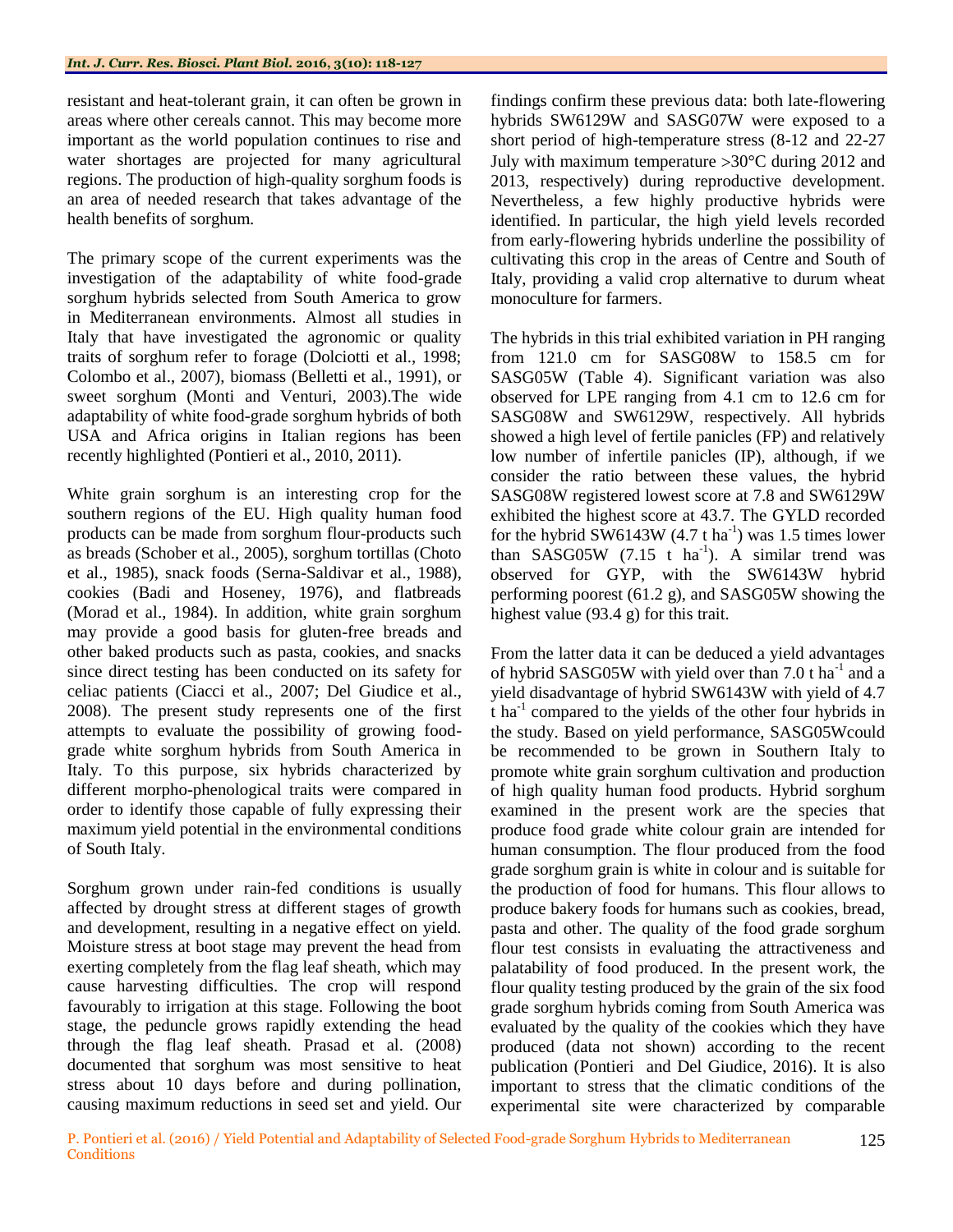amount of rainfall and temperatures during the six months of the entire crop growing cycle for both years making it possible to well identify the most suitable hybrid to grow and with high yields in South Italy.

### **Conclusion**

In conclusion, our data indicate that it is possible to grow sorghum hybrids from South America in South Italy regions. This in agreement with previous results from field trials reported by us in Italy, concerning sorghum hybrids from USA and Africa (Pontieri et al., 2010, 2011). In the future, the capacity of organizing in Italy a selection program of white food-grade sorghums could improve the agricultural economy in this country and perhaps in the whole of Europe.

### **Conflict of interest statement**

Authors declare that they have no conflict of interest.

### **Acknowledgement**

We thank Fulvia Stanzione for statistical analysis support and Mariarosaria Aletta for bibliographic support. The technical assistance of Concetta Porzio is acknowledged. The research was supported by both MIUR-PON03PE\_00060\_2, Decreto di Concessione del 27/06/2014, Progetto 2 "Progettazione, sviluppo e produzione di cibi funzionali e/o arricchiti", (OR4: Farine funzionali e prodotti da forno per celiaci ed intolleranti al glutine) to P. Pontieri and Regione Campania special grant (P.S.R. Campania 2007-2013, Misura 41 sottomisura 411, Misura 124 – Provvedimento di concessione n.ro 29 del 03.06.2014 - Progetto FAASACS) to L. Del Giudice. P. Pontieri was supported by a postdoctoral grant from the Istituto Banco di Napoli, Fondazione.

### **References**

- Akintayo, I., Sedgo, J., 2001. Production, utilization, and marketing of sorghum in Southern Africa region. In: Towards sustainable sorghum production and utilization in West and Central Africa: proceedings of a Technical Workshop of the West and Central Africa Sorghum Research Network (Eds.: Akintayo, I., Sedgo, J.,). 19-22 April 1999, Lomé, Togo. p. 162.
- Anglani, C., 1998. Sorghum for human food: a review*.* Plant Foods Hum. Nutr.52, 85-89.
- Awika, J.M., Rooney, L.W., 2004. Sorghum phytochemicals and their potential aspects on human health. Phytochemistry. 65, 1199-1221.
- Badi, S.M., Hoseney, R.C., 1976. Use of sorghum and pearl millet flours in cookies. Cereal Chem. 53, 733-738.
- Belletti, A., Petrini, C.,Minguzzi, A., Landini, V.,Piazza, C.,Salamini, F.,1991.Yield potential and adaptability to Italian conditions of sweet sorghum as biomass crop for energy production. Maydica. 36, 283-291.
- Choto, C.E.,Morad, M.M., Rooney, L.W., 1985. The quality of tortillas containing whole sorghum and pearled sorghum alone and blended with yellow maize. Cereal Chem. 62, 51-55.
- Ciacci, C., Maiuri, L., Caporaso, N., Bucci, C., Del Giudice, L., Massardo, D.R., Pontieri, P., Di Fonzo, N., Bean, S.R., Ioerger, B.,Londei, M.,2007, Celiac disease: *in vitro* and *in vivo* safety and palatability of wheat-free sorghum food products. Clin. Nutr. 26, 799-805.
- Colombo, D.,Crovetto, G.M., Colombini, S., Galassi, G.,Rapetti, L.,2007. Nutritive value of different hybrids of sorghum forage determined in vitro. Ital. J. Anim. Sci. 6, 289-291.
- Del Giudice, F., Massardo, D.R., Pontieri, P., Maddaluno, L., De Vita, P., Fares, C.,Ciacci, C.,Del Giudice, L., 2008. Development of a sorghum chain in the Italian Campania Region: from the field to the celiac patient's table. J. Plant Interact. 3, 49-55.
- Dendy, D.A.V., 1995. Sorghum and the millets: production and importance. In: Sorghum and millets: chemistry and technology (Ed.: Dendy, D.A.V.). St. Paul, MN: American Association of Cereal Chemists. pp. 11-26.
- Dicko, M.H., Gruppen, H., Traoré, A.S.,Voragen, A.G.J.,van Barkel, W.J.H., 2006. Sorghum grain as human food in Africa: relevance of content of starch and amylase activities. Afr. J. Biotechnol. 5, 384-395.
- Dolciotti, I., Mambelli, S., Grandi, S.,Venturi, G.,1998. Comparison of two sorghum genotypes for sugar and fiber production. Ind. Crop Prod. 7, 265-272.
- FAO, Food and Agricultural Organization. 1995. Sorghum and millet in human nutrition. FAO Food and Nutrition Series No. 27. ISBN 92-5-103381-1. Available from: www.fao.org/DOCREP/T0818E00.htm#Contents.
- Monti, A.,Venturi, G., 2003. Comparison of the energy performance of fiber sorghum, sweet sorghum and wheat monocultures in northern Italy. Eur. J. Agron. 19, 35-43.
- Morad, M.M., Doherty, C.A.,Rooney, L.W., 1984. Effect of sorghum variety on baking properties of US conventional bread, Egyptian pita ""Balady"" bread and cookies. J. Food Sci. 49, 1070-1074.
- Pontieri,P.,Del Giudice, L., 2016. Sorghum: A novel and healthy food. In: The Encyclopedia of Food and Health (Eds.: Caballero, B., Finglas, P., Toldrà, F.). Oxford, UK. pp.33-42.
- Pontieri, P., Mamone, G., De Caro, S., Tuinstra, M.R., Roemer, E., Okot, J., De Vita, P., Ficco, D.B.M., Alifano, P., Pignone, D., Massardo, D.R., Del Giudice, L., 2013. Sorghum, a healthy and gluten-free food for celiac patients as demonstrated by genome, biochemical and immunochemical analyses. J. Agric. Food Chem. 61, 2565-2571.